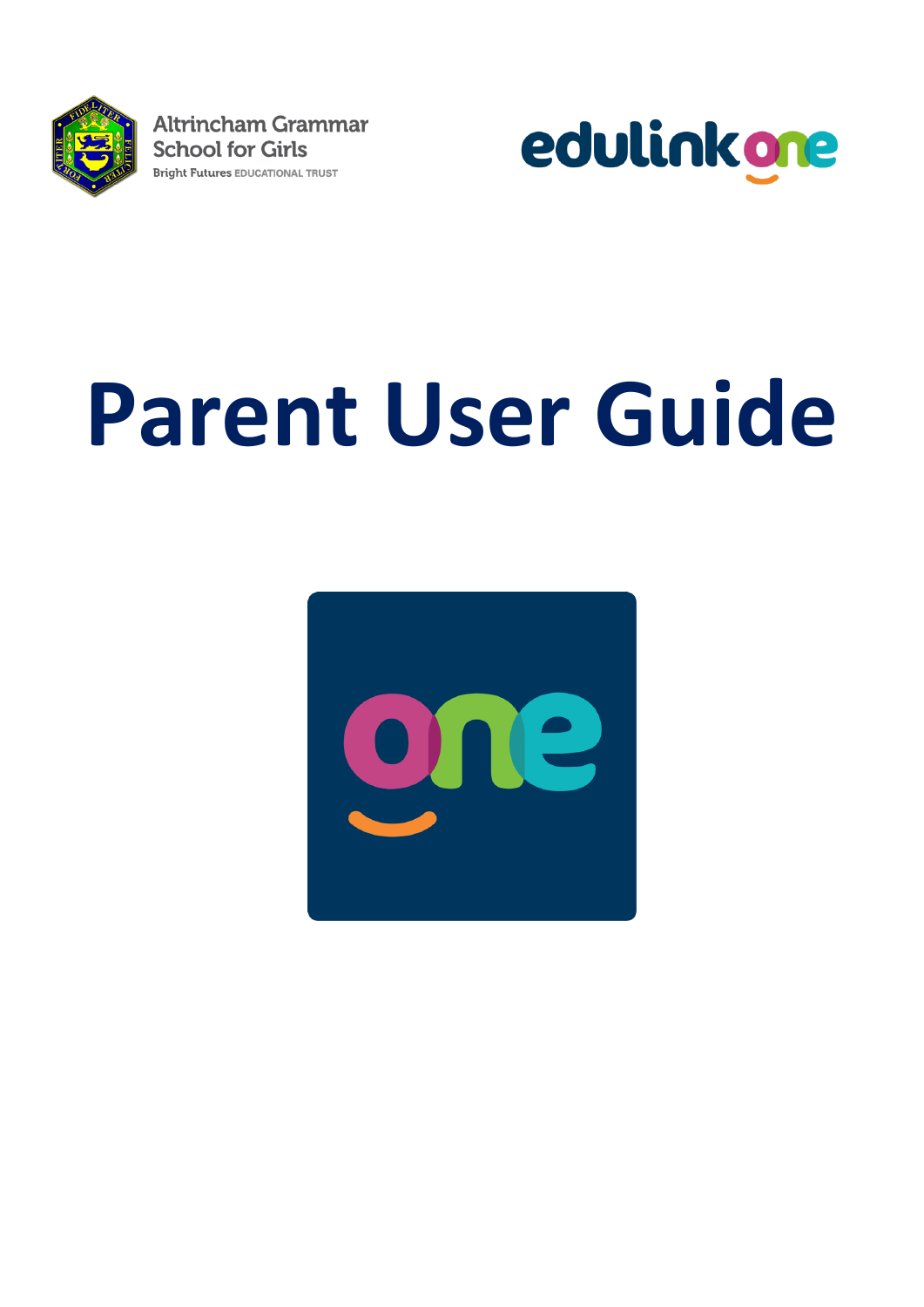# **What does EduLink One do?**

EduLink One is our new parent and student communication platform, to replace SIMS Parent. It can be accessed on any web enabled device via the browser (Chrome, Explorer etc) or via the EduLink App.

The features currently enabled allow you access to;

- **Account Information –** This screen will let you seen general information about the selected child, such as contact information, form tutor etc
- **Achievement –** This will show merits awarded for achievement, with information about when the merit has been awarded and by which member of staff.
- **Attendance –** Parents will be able to view statutory attendance statistics, late information and lesson attendance statistics.
- **Calendar**  This is populated with the key dates from the parent calendar, including parents' evenings, school holidays etc.
- **Contacts –** This screen will show the contact information we hold about the account holder.
- **Exams –** This will show exam timetables and details for students who are sitting public examinations (GCSEs and A Levels), as well as internal exam details for students in Y10-Y13.
- **Links –** Parents can access useful links from within EduLink including the school website.
- **Medical Info –** This screen will show any relevant medical information the school has about the student. It will also show allergies and/or dietary requirements.
- **Noticeboard –** This will show useful documents relevant to the year group of your child, for example the Sixth Form Prospectus, or GCSE Curriculum guide
- **Reports –** This section will give you access to all of your child's reports, either since they joined AGGS or since we moved to an electronic system in 2014, whichever is later.
- **Timetable –** This gives you a view of your child's current timetable and will be kept up to date with any changes of teachers, groups or rooms as they happen.
- **Update Information –** Keep the school up to date with contact information. Parents can access and edit their details and those of their child. (NB this data can be accessed by any parent with parental responsibility and an EduLink log-in)

#### **Is EduLink One Secure?**

All data within the software is encrypted and secured using the most up to date TLS 1.2 secure encryption technology.

#### **How do I get a log-in for EduLink One?**

A student's personal data merits particular protection under the new data protection law which came into effect in May 2018. Parents with parental responsibility will be provided with a log-in for EdulinkOne as the software provides access to and editing functionality of a child's personal data.

Parents will receive their username via the email address we have registered in school, along with a link to set or reset their password in order to gain access to EduLink One.

If you have parental responsibility and do not have access, please contact [reports@aggs.bfet.uk](mailto:reports@aggs.bfet.uk)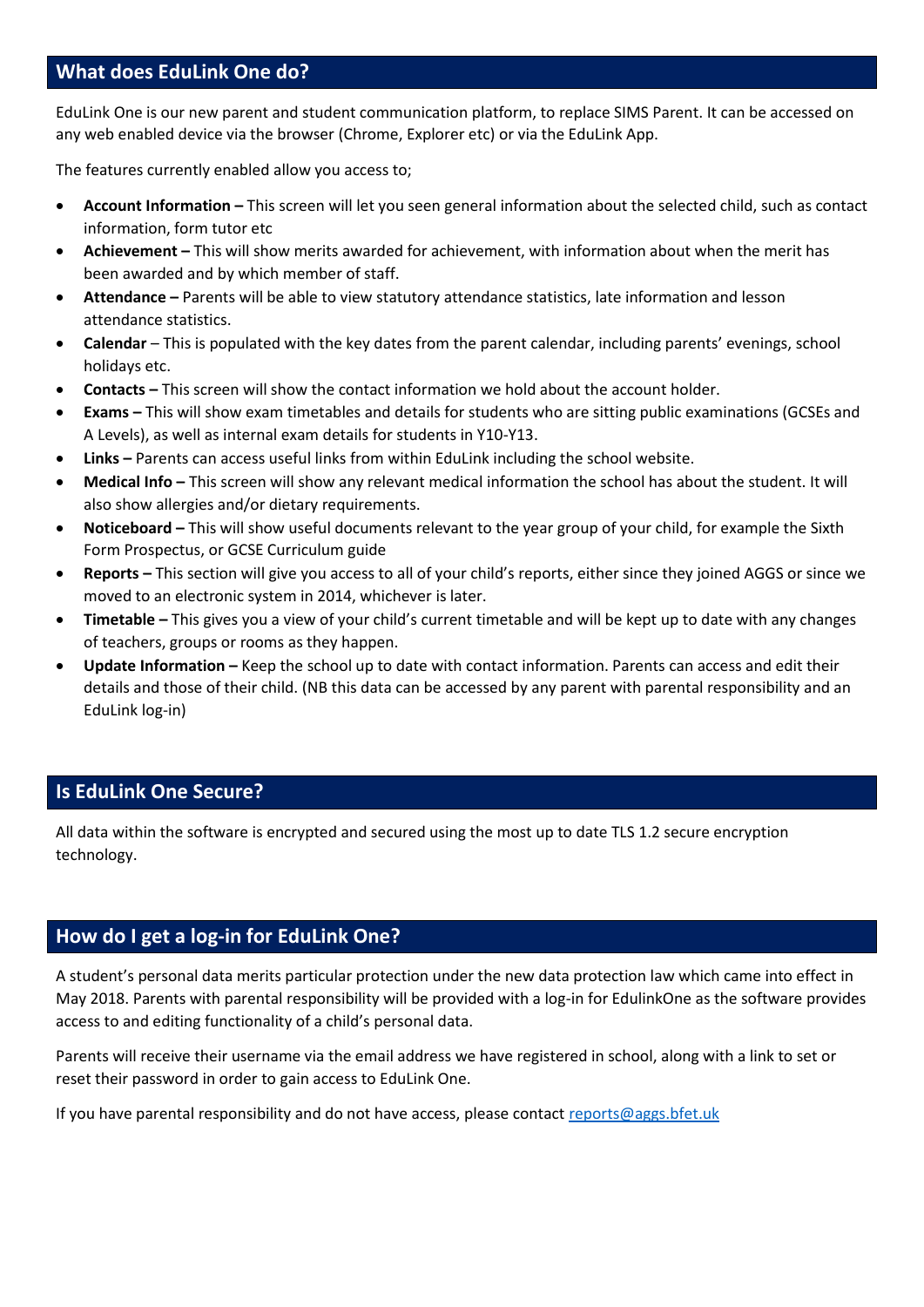# **What if I can't find my EduLink registration Email?**

The registration email will be sent directly to the email address we hold for you on our system. If you cannot find this, please check your junk email. The email will come from **Edulink communication (edulinkcomms@aggs.bfet.uk)**

If you still have not received the account registration email, please contact [reports@aggs.bfet.uk](mailto:reports@aggs.bfet.uk)

Please do not email 'edulinkcomms@aggs.bfet.uk'; the email address is unmonitored and does not allow incoming mail.

## **Initial Set Up of EduLink One**

All parents will receive a personalised email from **Edulink communication (edulinkcomms@aggs.bfet.uk)**

The email will contain your user name, which will start **aggs**

The email will also contain a link which you should follow to **set your own password**. You will need to enter the same password twice and then press 'confirm'.

Your username and password will then be registered to your account.

#### **How can I access Edulink One?**

EduLink can be accessed on any internet capable device. Through a browser you should go to <https://www.edulinkone.com/#!/AGGS>

The EduLink app is available to download for free on Apple or Android devices. Search for EduLink One in your app store.

# **Logging in via the App**

Download the free EduLink One app through Google Play or the App Store.

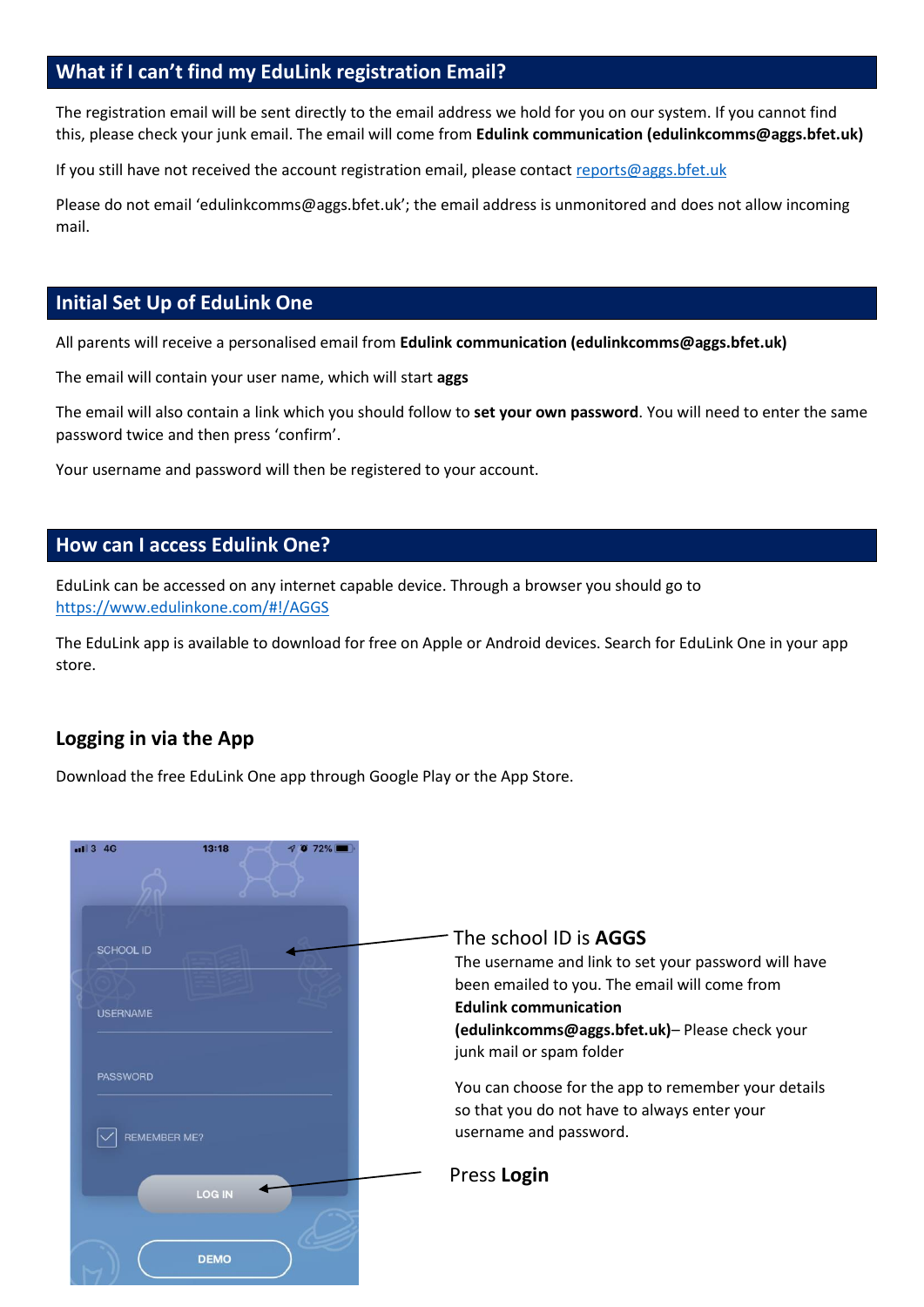

# **Logging in via the Desktop version**

Through an internet browser (we recommend Chrome or Safari), go to<https://www.edulinkone.com/#!/AGGS>

| SCHOOL ID<br><b>AGGS</b>                                    | The school ID is AGGS<br>The username and link to set your password will have<br>been emailed to you. The email will come from<br><b>Edulink communication</b> |
|-------------------------------------------------------------|----------------------------------------------------------------------------------------------------------------------------------------------------------------|
| <b>USERNAME</b>                                             | (edulinkcomms@aggs.bfet.uk)- Please check your<br>junk mail or spam folder                                                                                     |
| <b>PASSWORD</b><br><b>REMEMBER ME?</b><br>HFI <sub>P?</sub> | You can choose for the app to remember your details<br>so that you do not have to always enter your<br>username and password.                                  |
| <b>LOG IN</b>                                               | Choose Login                                                                                                                                                   |
| <b>DEMO</b>                                                 |                                                                                                                                                                |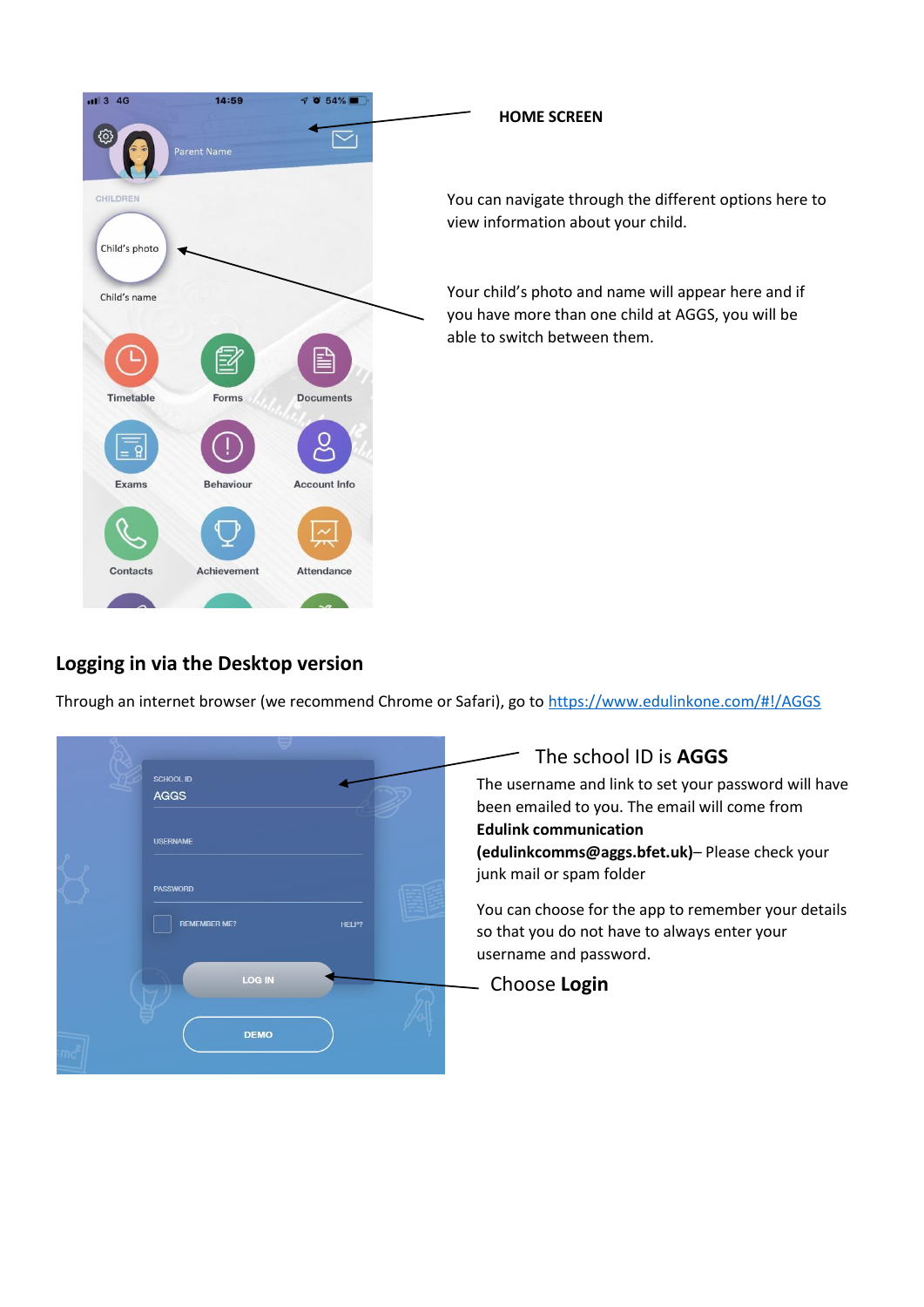

#### **Changing Your Password**

If you wish to change your password at any point, you can do this from within EduLink One.

The ICO (Information Commissioner's Office) suggests a strong password will:

- Be at least 8 characters
- Include uppercase and lowercase letters
- Include numbers
- Include symbols
- Not contain dictionary words
- Not include simple substitutions of characters, eg p4\$\$w0rd
- Not include patterns from the keyboard layout, eg qwerty

Never disclose your password to another individual, whether this be a family member or other person in the household. If you think that someone knows your password, change it immediately.

| This setting allows you |
|-------------------------|
| to export the events in |
| the calendar to your    |
| own calendar software.  |

| $\frac{1}{2}$<br>Hello, Parent Name | <b>CHANGE PASSWORD</b><br>Old Password* |
|-------------------------------------|-----------------------------------------|
| Change Password                     | New Password*                           |
| Manage iCal                         | Confirm*                                |
| Logout                              |                                         |
|                                     | <b>UPDATE</b>                           |

Parents can change their password in the web browser and in the app by clicking on the **settings cog** in the top left hand of the screen and selecting '**Change Password'**. The old password must be entered and the new password entered twice before clicking the **'Update'** button.

If you forget your password, the school can send you a reset email. We do not have access to any individual passwords. Please email [reports@aggs.bfet.uk](mailto:reports@aggs.bfet.uk) if you require a password reset.